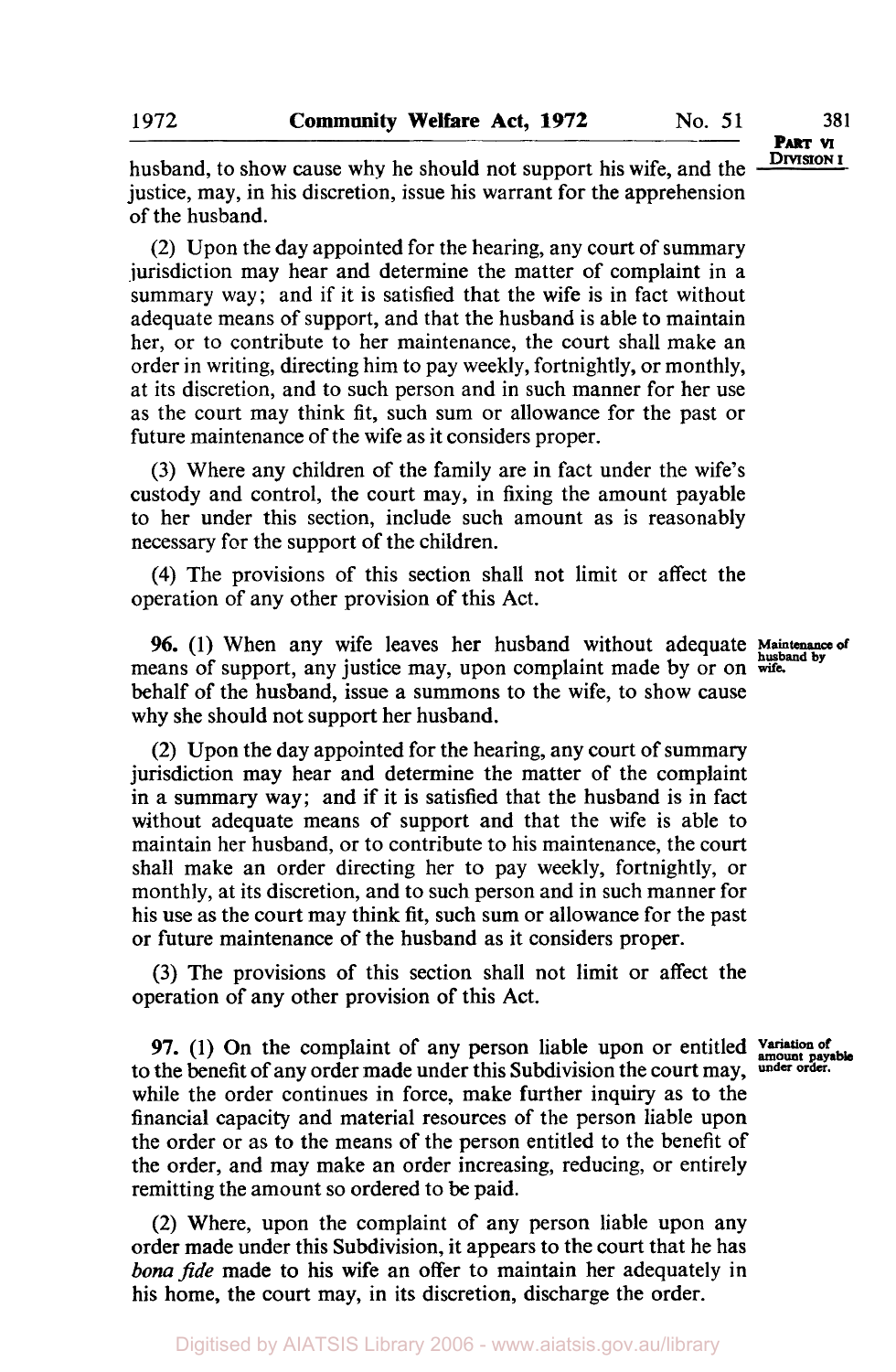**PART VI DIVISION I Order of liability** *of* near **relatives**  for maintenance **of any child.** 

**382** 

**98.** The near relatives of any child (including a child under the care and control of the Minister) shall be liable to pay for, **or**  contribute towards, the cost of maintenance of the child according to their financial capacity and in the following order:—

- *(a)* in the case of a legitimate child-father, mother, stepfather, stepmother;
- (b) in the case of an illegitimate child—father, mother's husband, mother.

**Issue of summons for maintenance.** 

*99.* (1) Upon complaint that any persons are near relatives of any child, and are able to pay for or contribute towards the maintenance or past maintenance of the child, any justice may summon those persons or any of them to appear before a court of summary jurisdiction, at a time and place to be specified in the summons, to show cause why they or he should not pay for or contribute towards, the past or future maintenance of the child.

(2) Every complaint under this section in respect of a child under the care and control of the Minister shall be made by or on behalf of the Minister.

**(3) A** justice may, instead of issuing a summons issue a warrant under his hand for the apprehension of any person against whom a complaint has been made under this section, and for his detention until the hearing of the complaint, unless that person enters into a recognizance with one or more sureties, in such sums as the justice directs, conditioned upon his appearance at the hearing of the complaint.

**Order for payment of maintenance.** 

**100.** (1) At the time and place appointed for the hearing of the complaint the court may adjourn the hearing, and may summon any other persons alleged to be near relatives to appear at the time appointed for the adjourned hearing; and may, at the original or any adjourned hearing, if it is satisfied that the persons summoned, or any of them, are near relatives of the child, and are able to pay for, or contribute towards, the past or future maintenance of the child, order payment to be made by those near relatives, or one or more of them, to the Director-General-

*(a)* of such sum (which the court may order to be paid by instalments) for past maintenance of the child as the court considers sufficient ;

and

*(b)* **of** such weekly or other periodical sum for the future maintenance of the child, and for such period, as the court consider sufficient.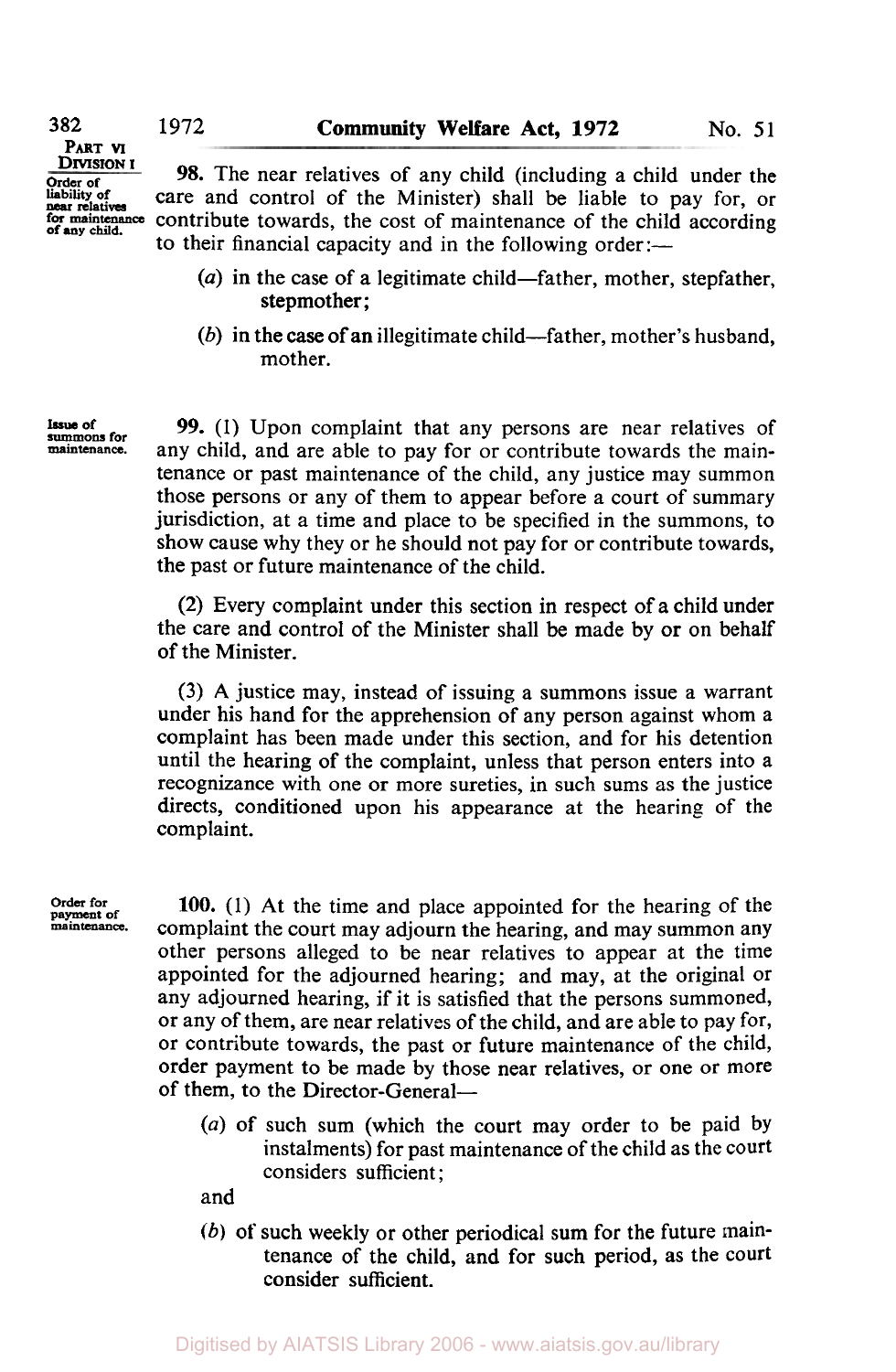**PART VI** 

(2) If an order is made against two or more near relatives, the sums or proportions payable by each shall be fixed by the court.

**(3)** Notwithstanding any provision in any other Act to the contrary an order for the payment of money for past maintenance under **this** section shall not be limited to payment of money for maintenance in respect of the period of **six** months prior to the making of the complaint, but may also relate to the payment of money for maintenance in respect of any period prior to that period of six months.

**101.** (1) Where a person is a near relative of two or more children, Complaints in a complaint under this Division may be made against that person **maintenance** of in relation to the maintenance **of** all or any of the children; and the children. court may, upon that complaint, make orders in accordance with this Division for the payment of money for the maintenance of all or any of the children.

**(2) A** separate order shall be made in respect of each child for whose maintenance a payment is ordered.

**(3) A** complaint under this section may be made against any number of persons alleged to be liable for the maintenance of the same children.

## *Subdivision 2-Orders, etc., in Affiliation Cases*

**102.** Upon the hearing of an affiliation case, the court may, Court may if satisfied upon the evidence that the defendant is the father of the defendant to child, adjudge him to be the father of the child.

**103.** Upon complaint made in an affiliation case, a justice may, Warrant may instead of issuing a summons issue a warrant under his hand for the **summons.**  apprehension of any person against whom a complaint has been made under this subdivision, and for his detention until the hearing of the complaint unless that person enters into a recognizance, with one or more sureties, in such sums as the justice directs, conditioned upon his appearance at the hearing of the complaint.

**104.** (1) Where a court of summary jurisdiction, upon complaint made by or on behalf of a woman, is satisfied---

*(a)* that she is pregnant by the defendant (not being her husband) or has been delivered of a child or a stillborn child of of whom the defendant (not being her husband) is the father:

and

*(b)* that he has not made adequate provision for the payment of the preliminary expenses in respect **of** the confinement,

wer of<br> **child.**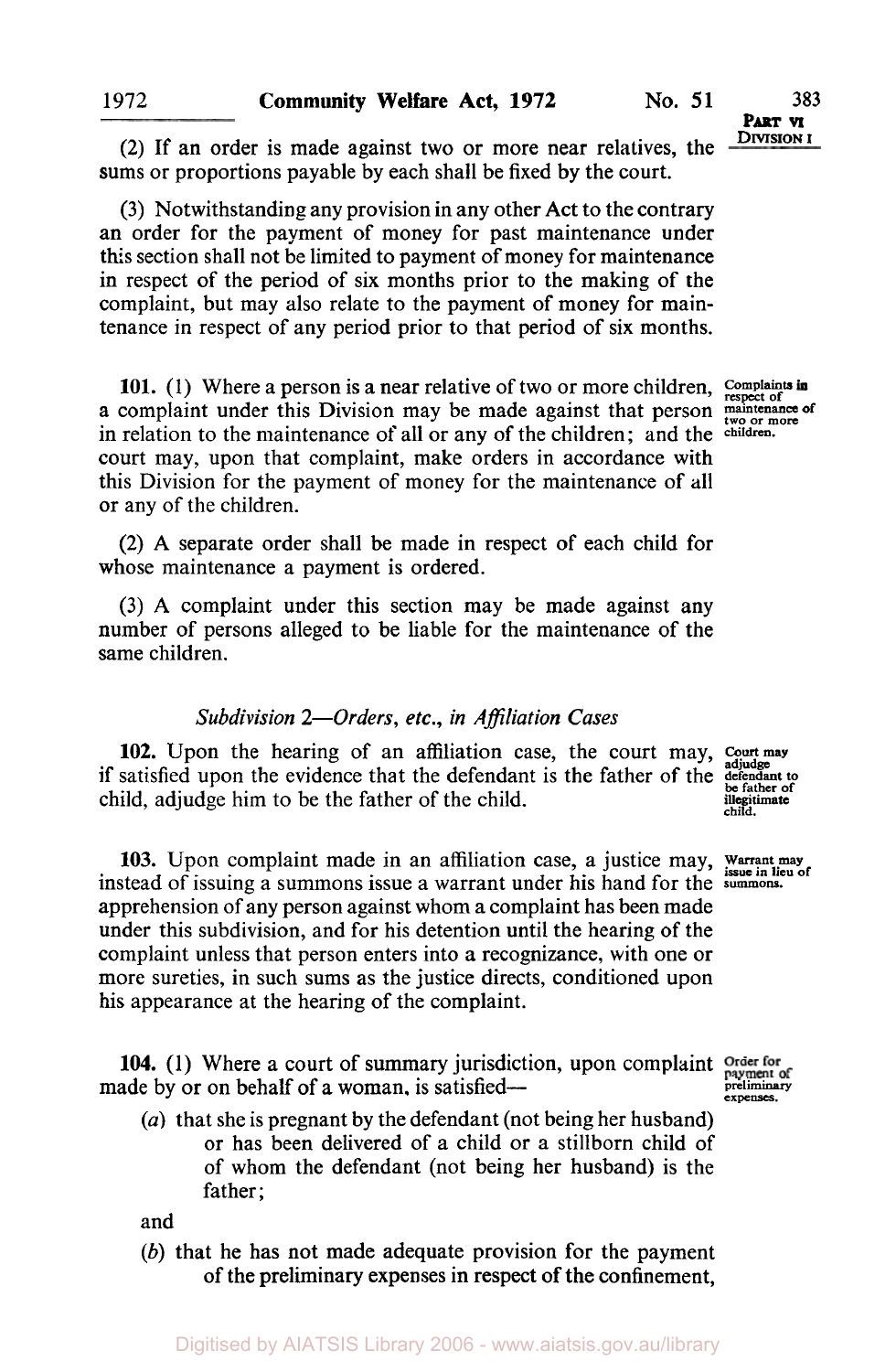**PART VI DIVISION I** 

the court may order the defendant to pay to the Director-General such amount as it thinks reasonable for or towards those preliminary expenses.

(2) A complaint under this section may be made at any time during the pregnancy of the woman, or within two years after the birth of the child, but the court shall not make an order under this section before the birth of the child unless it is satisfied by the evidence, or by the certificate, of a legally qualified medical practitioner that the woman is pregnant.

(3) The court shall not receive in evidence the certificate of a legally qualifed medical practitioner unless the defendant consents to the admission of that certificate.

**Where order made during pregnancy.** 

**105.** (1) Where an order is made for payment of, or contribution towards, preliminary expenses during the pregnancy of the woman, the order shall-

## (a) specify a date on which the order will cease to have effect if the woman has not then been delivered of a child;

and

- (b) direct that all moneys payable for preliminary expenses shall be paid to the Director-General.
- $(2)$  Where-
	- *(a)* the woman is not delivered of a child before the date specified in the order;
	- or
	- *(b)* the woman is delivered of a stillborn child before the date so specified, and there is no other surviving child born to the woman during the same confinement,

the order ceases to have effect on the date specified in the order, or at the end of the third month after the delivery of the stillborn child, as the case may require.

(3) Where an order ceases to have effect on a date specified in it pursuant to the provisions of subsection (1) of this section, any moneys paid under the order and not disbursed shall be repaid to the defendant.

**(4)** Where an order ceases to have effect at the end of the third month after the delivery of a stillborn child any moneys paid under the order and not disbursed shall, as directed by the court-

*(a)* be paid to the woman;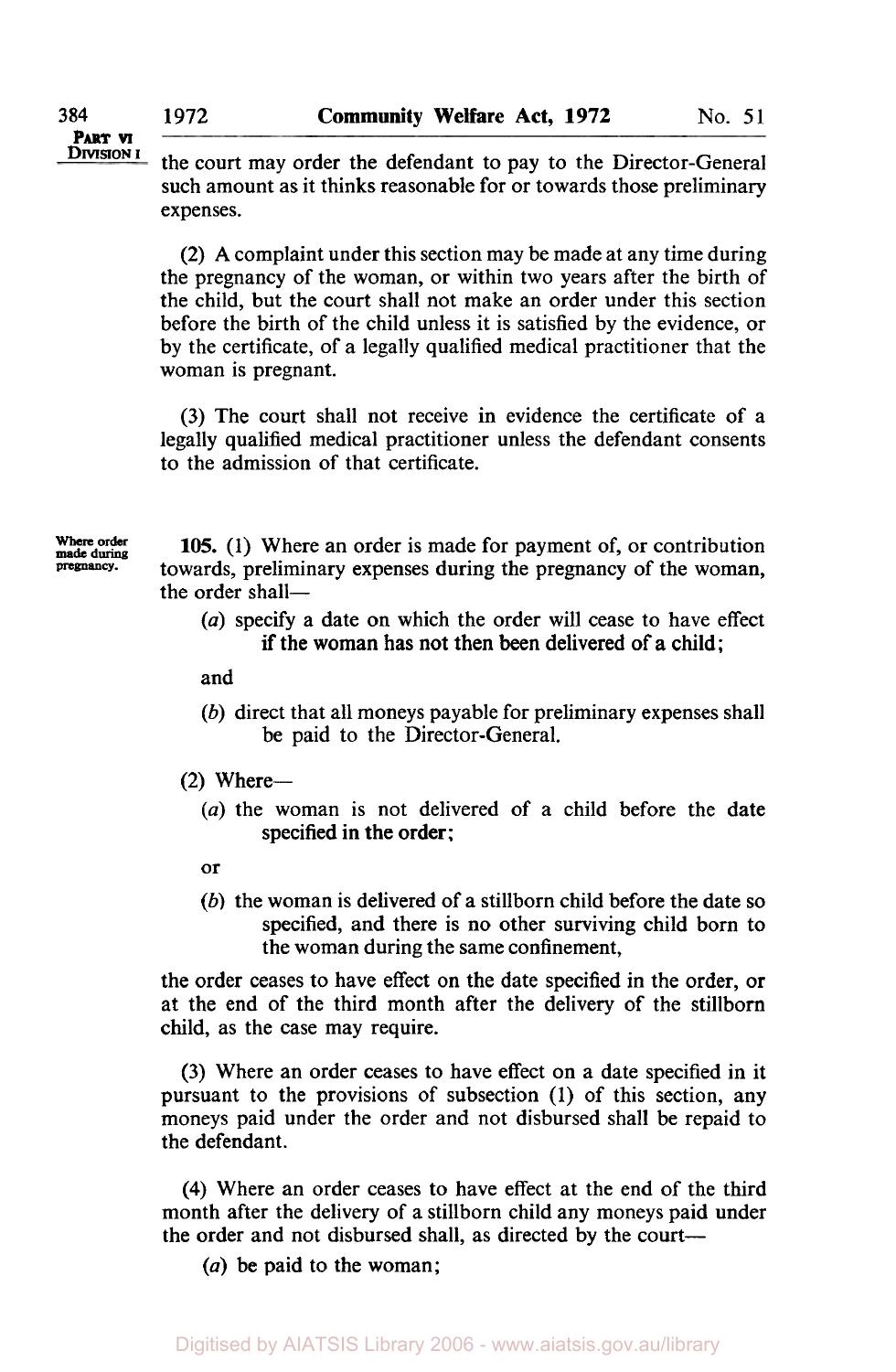(b) be repaid to the defendant;

- or
- *(c)* be divided between the woman and the defendant in such proportions as the court thinks fit.

*(5)* Where an order is made for payment of, or contribution towards, preliminary expenses during the pregnancy of a woman, the court or any justice may, at any time while the order is in force, give such directions in writing as it or he thinks proper with respect to the disbursement of any amounts paid under the order, but not so as to direct the disbursement, before the woman **is**  delivered of a child or a stillborn child, of amounts that exceed in aggregate one-half of the amount to be paid under the order.

**106.** Notwithstanding any other provision of this Act, an order *Order may be made, without*  for preliminary expenses may be made by a court of summary complaint, in jurisdiction, without any complaint in respect thereof, in any against father. proceedings against the father for the maintenance of the child and the order may be made separately, or may be included in any other order against the father.

**PART VI** 

107. (1) Where an order for payment of, or contribution towards, Power of court preliminary expenses is made before the birth of the child to which **for future** it relates and it appears desirable to the court making the order to child upon provide the child with adequate means of support, the court may **preliminary expenses.**  order the father to pay such amount as it thinks reasonable for or towards the maintenance of the child from the expiration of three months after its birth.

**(2) An** order made under subsection **(1)** of this section shall not be enforceable under this Act and shall have no force or effect unless a certified copy of the registration of the birth of the child is produced to the clerk of the court by which the order is made.

**(3)** An order made under subsection **(1)** of this section shall not take effect if the child to whom it relates is stillborn, or dies, **or** is adopted before the order would otherwise take effect.

**(4)** An order under subsection **(1)** of this section shall not be made requiring a person to make payments for or towards the maintenance of a child unless-

*(a)* the person has consented to the making of the order;

or

*(b)* the person has been given notice of the complainant's intention to apply for the order.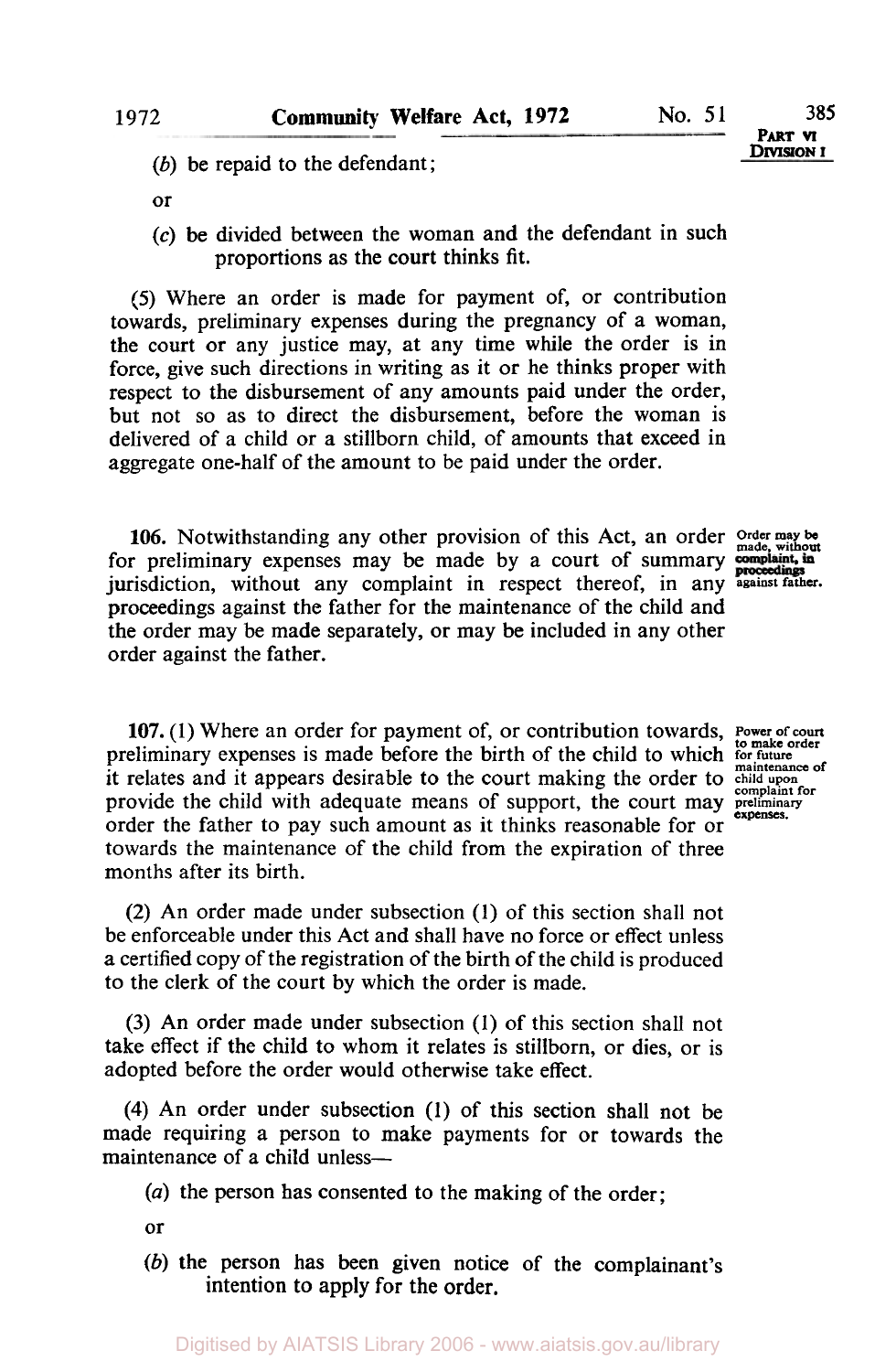(5) Where a certified copy of the registration of the birth of the child in relation to whom an order has been made under subsection (1) of this section is produced to the clerk of the court, the clerk shall forthwith send by post to the defendant at his usual or lastknown place of residence or business notice in writing of the name of the child (if shown in the certified copy of the registration of the birth of the child) and of the date and place of birth of the child and the date on which and the place at which the first payment under the order is required to be made.

Compellability **of defendant as 108.** (1) On the hearing of any affiliation case, the defendant shall be compellable to give evidence, and may be summoned as a witness for that purpose.

> **(2)** The defendant shall not be excused from giving evidence relevant to the matter of the complaint on the ground that the evidence might prove or tend to prove him guilty of the matter alleged against him.

**Liability of sexual inter- course** with **mother of illegitimate child. admitting**<br>sexual inter-

witness **in affiliation** *cased.* 

**109.** (1) If on the hearing of any complaint in respect of any affiliation case it is proved to the satisfaction of the court that the defendant, or any male person over the age, or apparently over the age, of eighteen years had sexual intercourse with the mother of the illegitimate child at any time *so* that, in the opinion of the court, the male person may possibly be the father of the illegitimate child, the court may, upon the hearing (and, in the case of **a** male person other than the defendant, without the necessity of any complaint against that person) make an order against the defendant or other male person for contribution towards the preliminary expenses in respect of the mother's confinement and also, if the court thinks fit, towards the maintenance of the illegitimate child.

**(2)** No order shall be made under subsection (1) of this section unless the male person has been given the opportunity of being heard by the court in respect of the making of the order.

**(3)** An order or orders may be made under subsection (1) of this section against any number **of** male persons as provided in that subsection.

**(4)** An order made pursuant to **this** section may be enforced and all further proceedings in relation to the order may be taken as if it were an order made against a near relative of the child for the payment of money for the maintenance of the child.

*(5)* In every case where a complaint is made to the court for the making of an order under this section and the complaint is dismissed by the court, a memorandum of dismissal shall then be made by the court.

*(6)* The court shall not make an order under this section if it **is**  satisfied that at the time of the conception of the child, the mother was a common prostitute.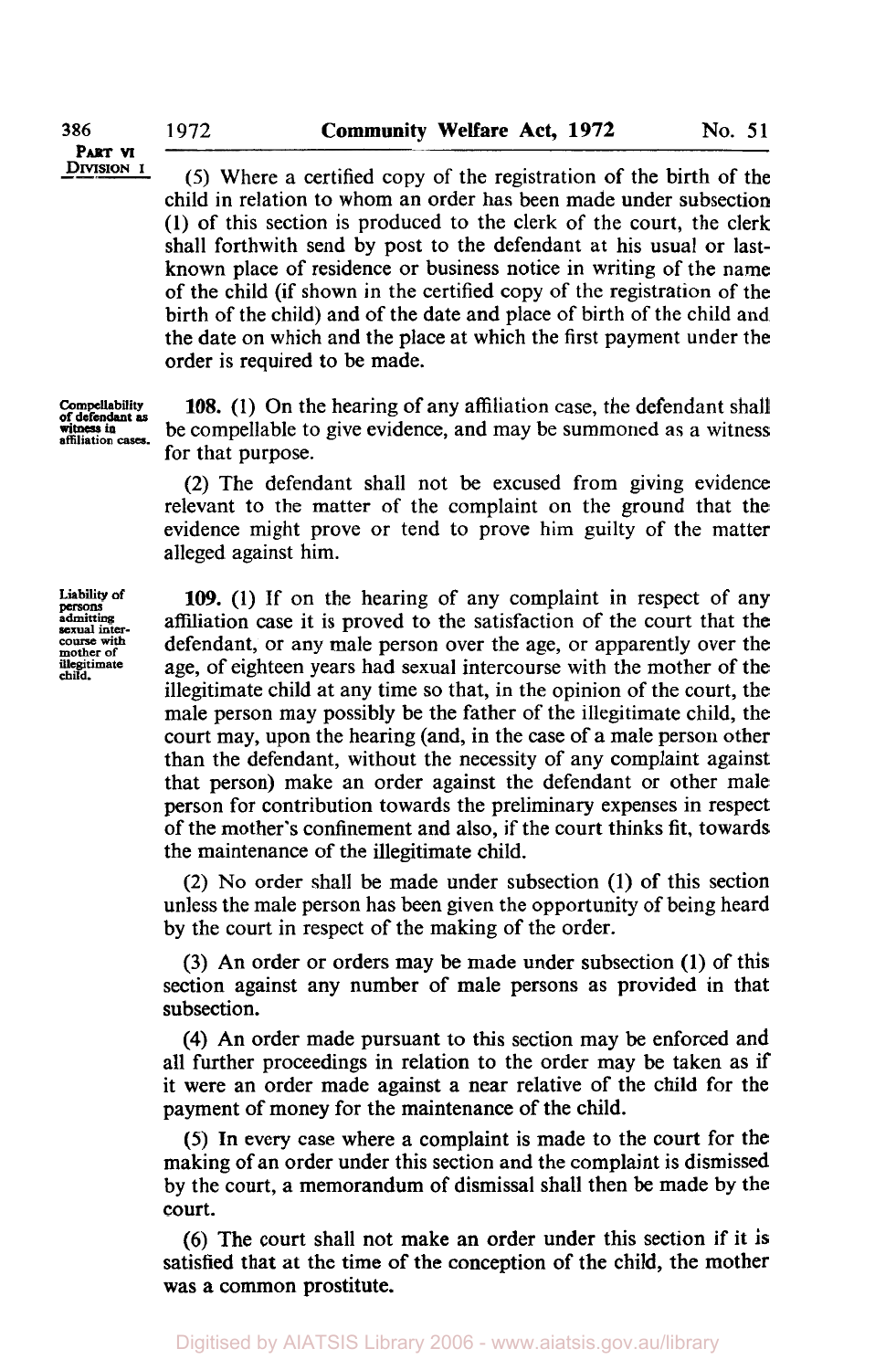**PART VI DIVISION I Power to** 

persons.

of the Minister or by any officer of the department against one or **lay complaint**  more male persons over the age of eighteen years at the time of the integration making of the complaint alleging that the male person or persons one or more have had sexual intercourse with the mother of an illegitimate child at a time or times such that the male person or any one of the male persons may possibly be the father of the illegitimate child. **110.** (1) **A** complaint may be made under this Act by or on behalf

(2) Upon complaint under this section, any justice may summon the male person or persons or any of them to appear before a court of summary jurisdiction, at a time and place to be specified in the summons, to show cause why he or they should not contribute towards or pay for the past or future maintenance of the illegitimate child and the preliminary expenses in respect of the confinement of the mother.

**(3) A** justice may, instead of issuing a summons, issue a warrant under his hand for the apprehension of any person against whom a complaint has been made under this section and for his detention until the hearing of the complaint, unless that person enters into a recognizance with one or more sureties, in such sums as the justice directs, conditioned upon his appearance at the hearing of the complaint.

**(4)** At the hearing of the complaint, if the court is satisfied that any one or more of the male persons had sexual intercourse with the mother of the illegitimate child at a time such that he or any of them may possibly be the father of the illegitimate child, the court may make an order against him or them for contribution towards the maintenance of the illegitimate child and also, if the court thinks fit, towards the preliminary expenses in respect of the confinement of the mother.

(5) An order made pursuant to this section may be enforced and all further proceedings in relation to the order may be taken as if it were an order made against a near relative of the child for the payment of money for the maintenance of the child.

*(6)* **In** any proceedings under this section, an allegation in the complaint that any specified person was at the time of the making of the complaint over the age of eighteen years shall be deemed proved in the absence of proof to the contrary.

**111. (1)** Where a person is liable or, without a complaint being **Power of**  made against him under this Act, admits liability to pay for or accept settlement in contribute towards the preliminary expenses in **property** of  $A<sup>t</sup>$  ment in full. contribute towards the preliminary expenses in respect of the confinement **of** the mother of an illegitimate child or the maintenance of the child, the Director-General may, with the approval of the Minister, accept from that person a sum of money in full settlement of all such liability.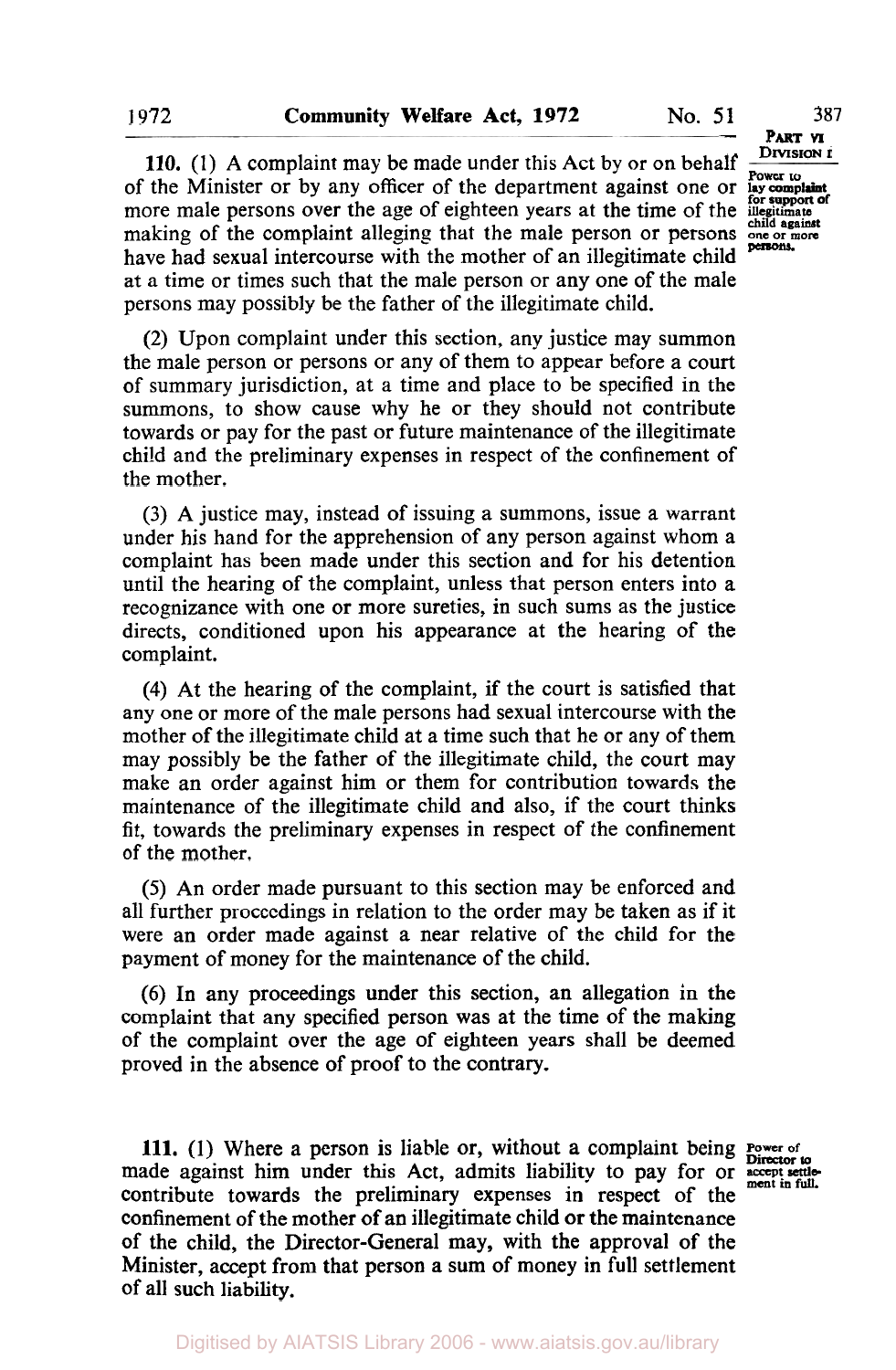## **PART VI DIVISION I**

(2) On payment of that sum no proceedings shall be commenced or proceeded with by or on behalf of the mother or any other person in respect of the liability or expenses.

**(3)** Where the Director-General accepts a sum of money in settlement of liability under this section, that sum shall be retained by the Director-General and applied at his discretion for the maintenance of the illegitimate child or for the preliminary expenses in respect of the confinement, or both.

**Provision for blood** tests.

**112. (1)** This section shall come into operation on a day to be fixed by proclamation.

**(2)** In this section "blood test" means a test for the purpose of ascertaining the inheritable characteristics of blood.

**(3) A** court of summary jurisdiction shall, at the request of the defendant in an affiliation case, direct that the illegitimate child in respect of whom the complaint was made, the mother of the child and the defendant submit to blood tests.

**(4)** No such direction shall be given unless the child has been born and the child, the mother and the defendant are all living.

*(5)* In any such direction, the court shall nominate a medical practitioner to take such blood samples as may be necessary for the purpose of making the blood tests and an analyst to make the blood tests and shall also fix a period within which the child, the mother and the defendant shall attend upon the medical practitioner to enable him to take the samples.

(6) Any period so fixed may be extended by the court from time to time as the court thinks fit.

**(7)** The analyst so nominated must be a person whose name is on a panel of names prepared by the Minister on the recommendation of the Director-General of Public Health and published in the *Gazette.* 

**(8)** Subject to subsection (10) of this section, the fees of the medical practitioner and the analyst nominated in the direction and the costs and expenses in connection with the blood tests shall, in the first instance, be paid by the Minister.

(9) Where a direction has been given by a court pursuant to this section-

*(a)* the proceedings in connection with the affiliation case shall be stayed until the expiration of the period **or** extended period fixed under subsection *(5)* or subsection *(6)* **Of**  this section;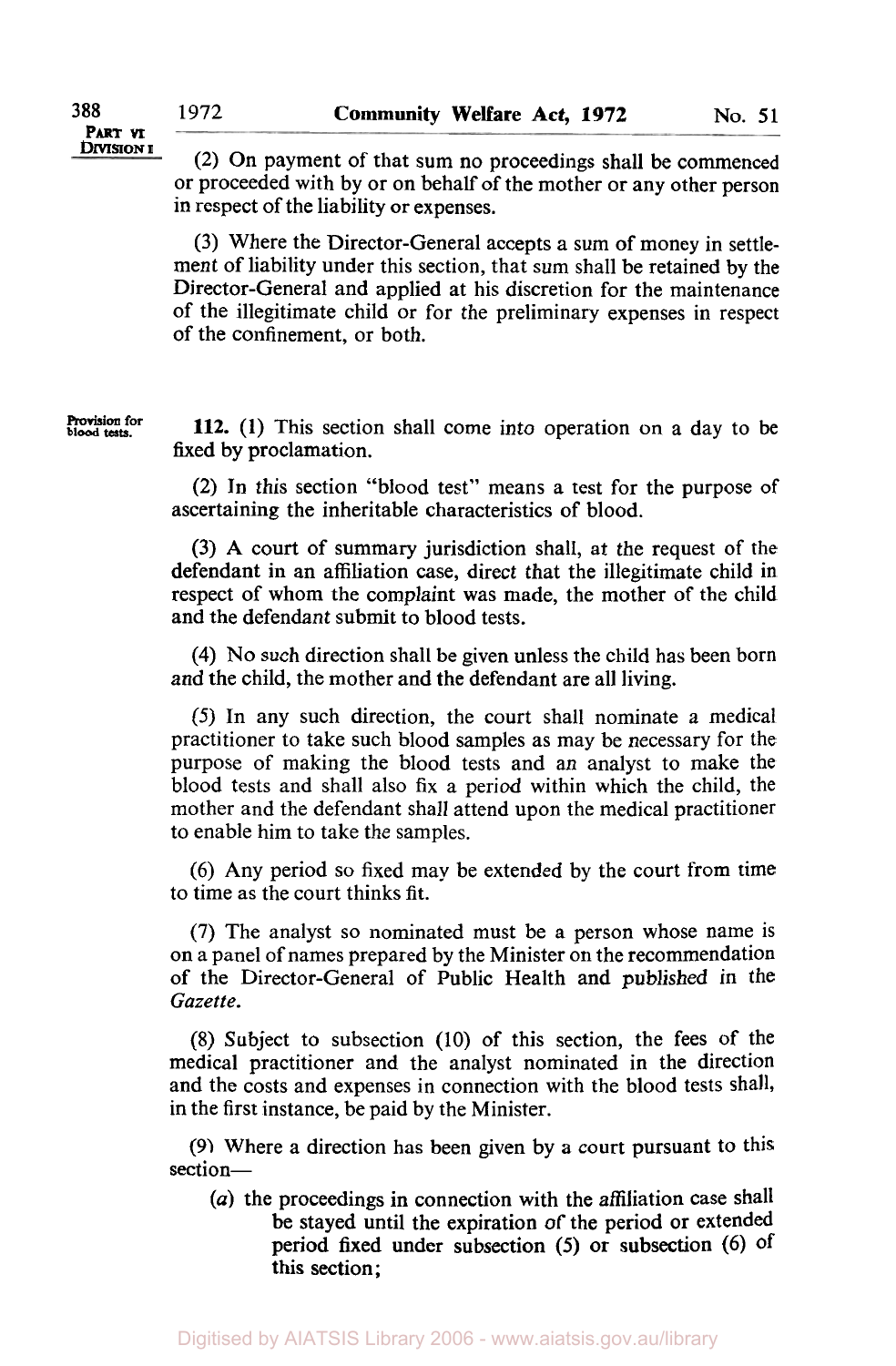(b) if the mother and child referred to in the direction do not. **DIVISION 1** or either of them does not, within that period or extended period, attend upon the medical practitioner nominated in the direction and permit him to take the necessary blood samples for the purposes of the blood tests, the complaint, if made by or on behalf of the mother, shall be dismissed, but otherwise shall be set down for hearing;

and

*(c)* if the defendant does not within that period or extended period attend upon the medical practitioner so nominated and permit him to take the necessary blood samples for the purposes of the blood tests, the complaint shall be set down for hearing.

(10) If, at the hearing, the court is satisfied that the facts alleged against the defendant are proved, the defendant shall reimburse the Minister to the extent of all moneys paid by the Minister under subsection **(8)** of this section in connection with the blood tests referred to in the direction, including the amount of the fees *so*  paid to the medical practitioner and the analyst, and those moneys may be recovered by the Minister as a debt due to him by the defendant.

**(1 1)** The medical practitioner nominated in the direction given under this section shall, in the manner and within the time prescribed forward all blood samples taken by him pursuant to the direction to the analyst nominated in the direction and the blood tests shall be made by the analyst and the results of the tests shall be embodied in a certificate in the prescribed form signed by the analyst.

(12) The analyst shall forward the certificate to the clerk of the court that made the direction who, within seven days after the receipt by him of the certificate, shall furnish a copy thereof to the complainant and to the defendant.

**(13)** The certificate shall be admissible as evidence in any proceedings under this Part and shall be evidence of the facts and conclusions stated therein, but the court shall on the application **of**  the complainant or the defendant, or may of its own motion, order the medical practitioner or the analyst to attend as a witness in the proceedings to be examined on such issues relating to the blood test and in such manner **as** the court thinks necessary and proper in the interests of justice.

*Subdivision 3-Orders for Payment of Medical and Hospital Expenses in Connection with Lawful Termination of Pregnancy.* 

**113.** (1) Where a court of summary jurisdiction is satisfied on complaint made by or on behalf of a female person--

*(a)* that the complainant has been pregnant but her pregnancy has been lawfully terminated otherwise than by the birth of a child;